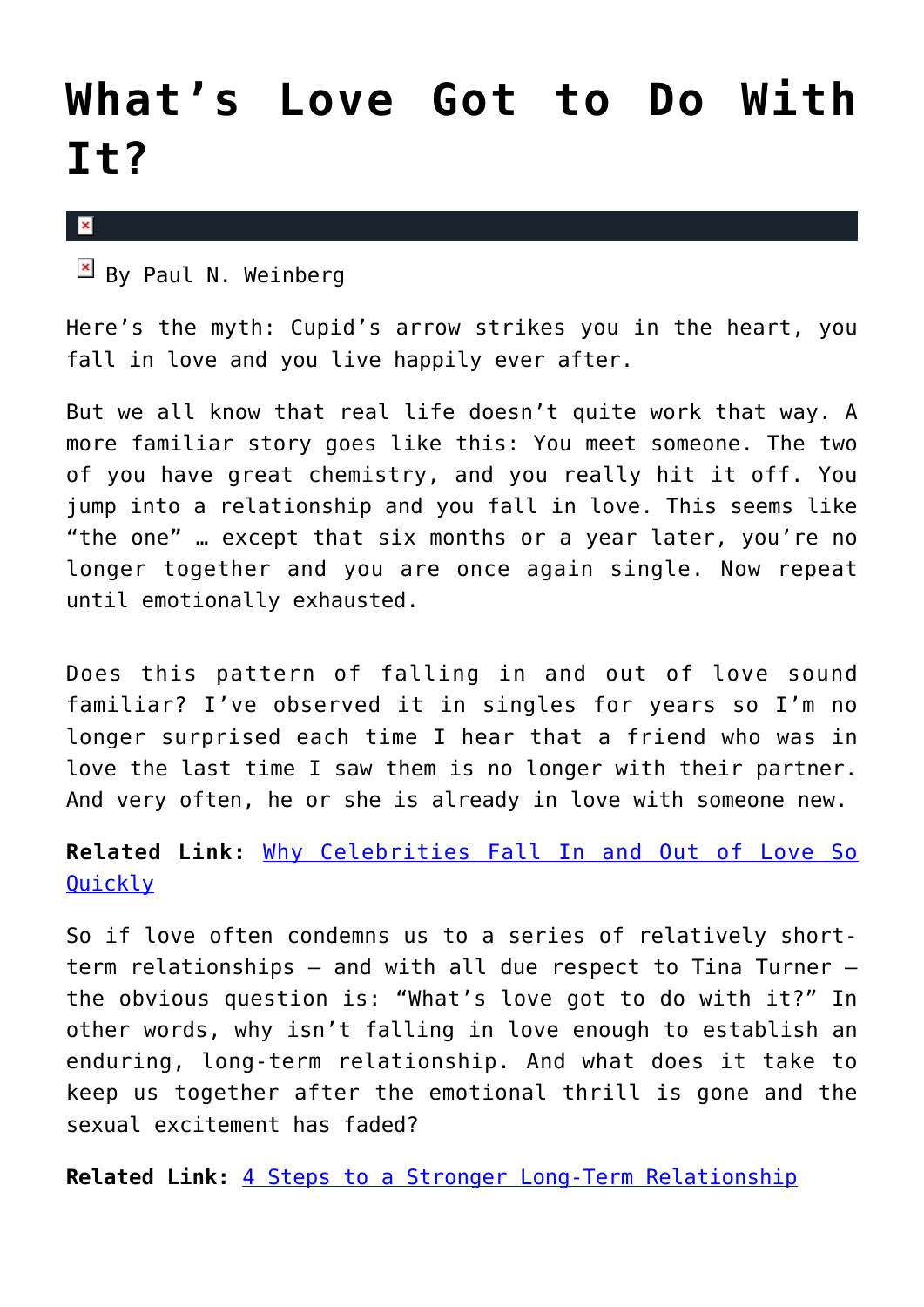The simple answer is that for most people, the long term glue that binds together our personal relationships is emotional intimacy.

## **What is Emotional Intimacy?**

Although intimacy and love often go together, love is not intimacy, and love in a relationship does not guarantee intimacy. And although a sexual relationship may lead to an emotionally intimate one, you can have sex without intimacy and intimacy without sex. So sex is not intimacy either.

Put simply, emotional intimacy is about connecting and being connected on an emotional level to your partner. It's the sharing of your innermost thoughts and feelings, coupled with all the ways of being together  $-$  a glance, a touch, a silent moment, a laugh, or just being present and attentive — that provide the foundation for an emotional connection in a personal relationship.

Intimacy is the complement to love that requires trust, openness, vulnerability, safety, empathy and honesty and involves deeper levels of communication that are conveyed through the sharing of feelings and emotional needs. Intimacy exists at the deepest level where each of you is able to not only feel and understand the other but also be felt and understood by the other.

So love is just one part of the larger landscape of connection in personal relationships. And it is intimacy rather than love that brings emotional depth to the connection, permits a deeper knowing of yourself and your partner, and adds longevity to your relationships.

*Paul N. Weinberg is the coauthor of* **The I Factor***, a new book about intimacy and connection in personal relationships. Available in print and ebook versions through Amazon and the Apple iTunes Bookstore. www.theifactor.com*